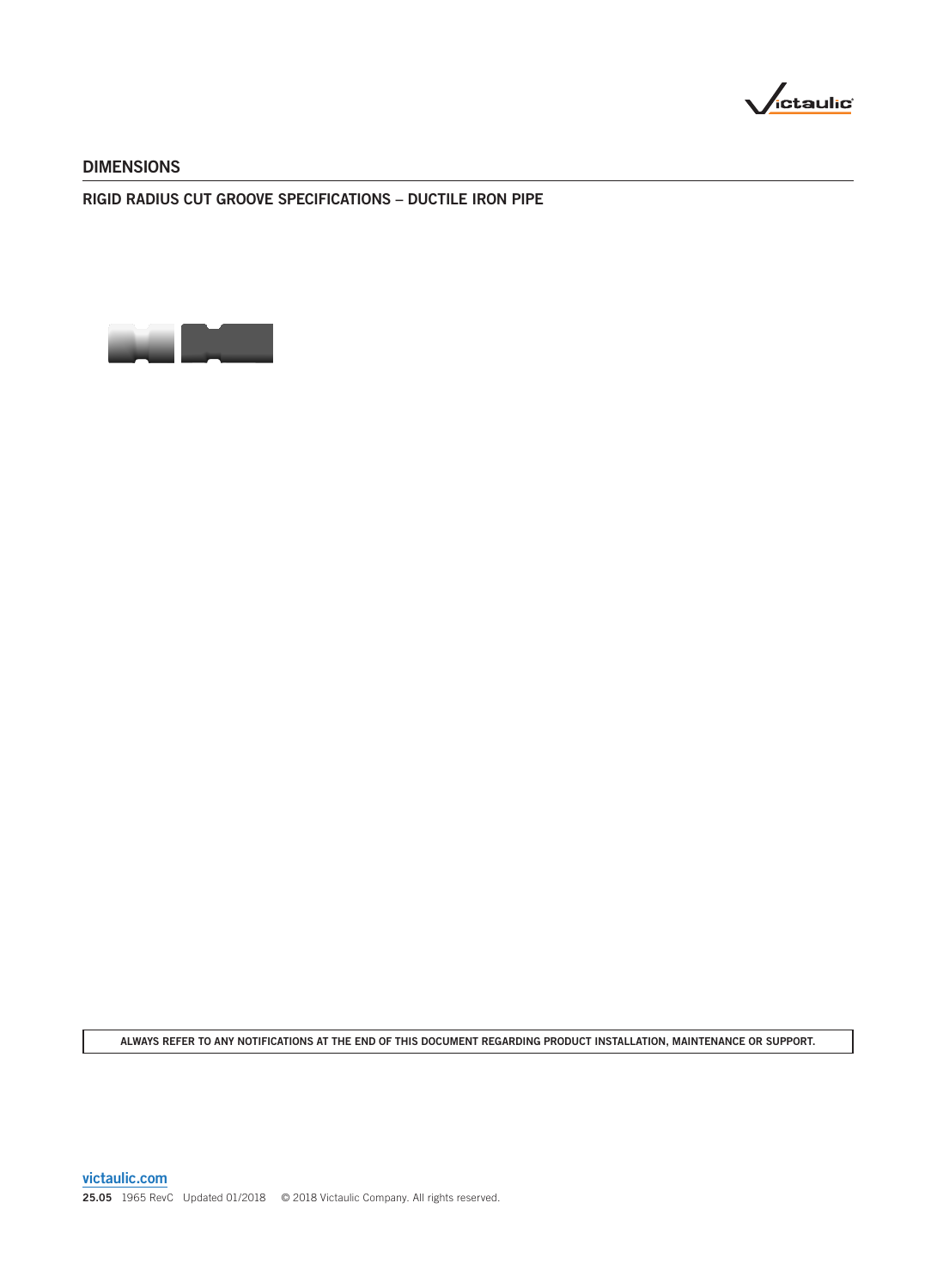# DIMENSIONS (CONTINUED)

### RIGID RADIUS CUT GROOVE SPECIFICATIONS – DUCTILE IRON PIPE



*Exaggerated for clarity*



| <b>Size</b>    | Pipe Outside Diameter <sup>1</sup> |          |                  | Gasket<br>Seat<br>$A + 2$ | Groove<br>Width<br>"B"3 | <b>Groove Diameter</b><br>"C" <sup>4</sup> |                              |                       | <b>Minimum Allowable</b><br><b>Nominal Wall Thickness</b><br>"Т" |                           |
|----------------|------------------------------------|----------|------------------|---------------------------|-------------------------|--------------------------------------------|------------------------------|-----------------------|------------------------------------------------------------------|---------------------------|
| <b>Nominal</b> | Actual                             | ٠        | <b>Tolerance</b> | $+0.000$<br>$-0.020$      | $+0.031$<br>$-0.016$    | Actual                                     | <b>Tolerance</b><br>$+0.000$ | <b>Radius</b><br>"R"5 | <b>Cast Iron</b>                                                 | Ductile Iron <sup>6</sup> |
| inches         | inches                             | inches   | inches           | inches                    | inches                  | inches                                     | inches                       | inches                | inches                                                           | inches                    |
|                | mm                                 | mm       | mm               | mm                        | mm                      | mm                                         | mm                           | mm                    | mm                                                               | mm                        |
| 14             | 15.30                              | $+0.050$ | $-0.080$         | 1.015                     | 0.625                   | 14.969                                     | $-0.030$                     | 0.165                 | 0.55                                                             | 0.42                      |
|                | 388.6                              | $+1.27$  | $-2.03$          | 25.78                     | 15.88                   | 380.21                                     | $-0.76$                      | 4.19                  | 14.0                                                             | 10.7                      |
| 16             | 17.40                              | $+0.050$ | $-0.080$         | 1.340                     | 0.625                   | 17.063                                     | $-0.030$                     | 0.165                 | 0.58                                                             | 0.43                      |
|                | 442.0                              | $+1.27$  | $-2.03$          | 34.04                     | 15.88                   | 433.40                                     | $-0.76$                      | 4.19                  | 14.7                                                             | 10.9                      |
| 18             | 19.50                              | $+0.050$ | $-0.080$         | 1.340                     | 0.625                   | 19.125                                     | $-0.030$                     | 0.185                 | 0.63                                                             | 0.44                      |
|                | 495.3                              | $+1.27$  | $-2.03$          | 34.04                     | 15.88                   | 485.78                                     | $-0.76$                      | 4.70                  | 16.0                                                             | 11.2                      |
| 20             | 21.60                              | $+0.050$ | $-0.080$         | 1.340                     | 0.625                   | 21.219                                     | $-0.030$                     | 0.185                 | 0.67                                                             | 0.45                      |
|                | 548.6                              | $+1.27$  | $-2.03$          | 34.04                     | 15.88                   | 538.96                                     | $-0.76$                      | 4.70                  | 17.0                                                             | 11.4                      |
| 24             | 25.80                              | $+0.050$ | $-0.080$         | 1.340                     | 0.625                   | 25.406                                     | $-0.030$                     | 0.185                 | 0.73                                                             | 0.47                      |
|                | 655.3                              | $+1.27$  | $-2.03$          | 34.04                     | 15.88                   | 645.31                                     | $-0.76$                      | 4.70                  | 18.5                                                             | 11.9                      |
| 30             | 32.00                              | $-0.080$ | $-0.060$         | 1.625                     | 0.750                   | 31.550                                     | $-0.035$                     | 0.215                 | 0.92                                                             | 0.51                      |
|                | 812.8                              | $+2.03$  | $-1.52$          | 41.28                     | 19.05                   | 801.37                                     | $-0.89$                      | 5.46                  | 23.4                                                             | 13.0                      |
| 36             | 38.30                              | $+0.080$ | $-0.060$         | 1.625                     | 0.750                   | 37.850                                     | $-0.035$                     | 0.215                 | 1.02                                                             | 0.58                      |
|                | 972.8                              | $+2.03$  | $-1.52$          | 41.28                     | 19.05                   | 961.39                                     | $-0.89$                      | 5.46                  | 25.9                                                             | 14.7                      |

<sup>1</sup> Outside diameter: The outside diameter shall not vary more than the tolerance listed. The maximum allowable tolerance from square cut ends is 0.030°/0.8 mm for 3"; 0.045"/1.1 mm for 4 – 6" and 0.060"/1.524 mm for sizes 8" and above measured from true square line.

<sup>2</sup> Gasket seat "A": The pipe surface shall be free from indentations and projections from the end of the pipe to the groove, to provide a leak-tight seat for the gasket.

3 **Groove width "B":** The bottom of the groove shall be free of loose dirt, chips, rust and scale that may interfere with proper coupling assembly.

4 **Groove diameter "C":** The groove shall be uniform depth for the entire circumference. The groove shall be maintained within the "C" diameter tolerance listed.

5 **Radius "R":** Radius required at groove bottom.

6 **Minimum allowable nominal wall thickness "T":** This is the minimum nominal wall thickness which may be cut grooved. Tolerances are to conform to Class 53 ANSI/AWWA C151/A21.51.

### **NOTES**

• Maximum coating thickness shall be +0.010"/0.25 mm. When measuring pipe end dimensions of coated (non-bare) pipe and comparing them to the dimensions in the above table, coating thickness will affect measurements and must be considered. Nominal dimensions shown in table above will be adjusted as follows, tolerances will not change. Pipe Outside Diameter, Gasket Seat "A", Groove Diameter "C", and Minimum Allowable Nominal Wall Thickness "T" shall increase by +0.020"/+0.50 mm.<br>Groove Width "B" will be reduced by -0.020"/-0.50 mm.

25.05 1965 RevC Updated 01/2018 © 2018 Victaulic Company. All rights reserved.



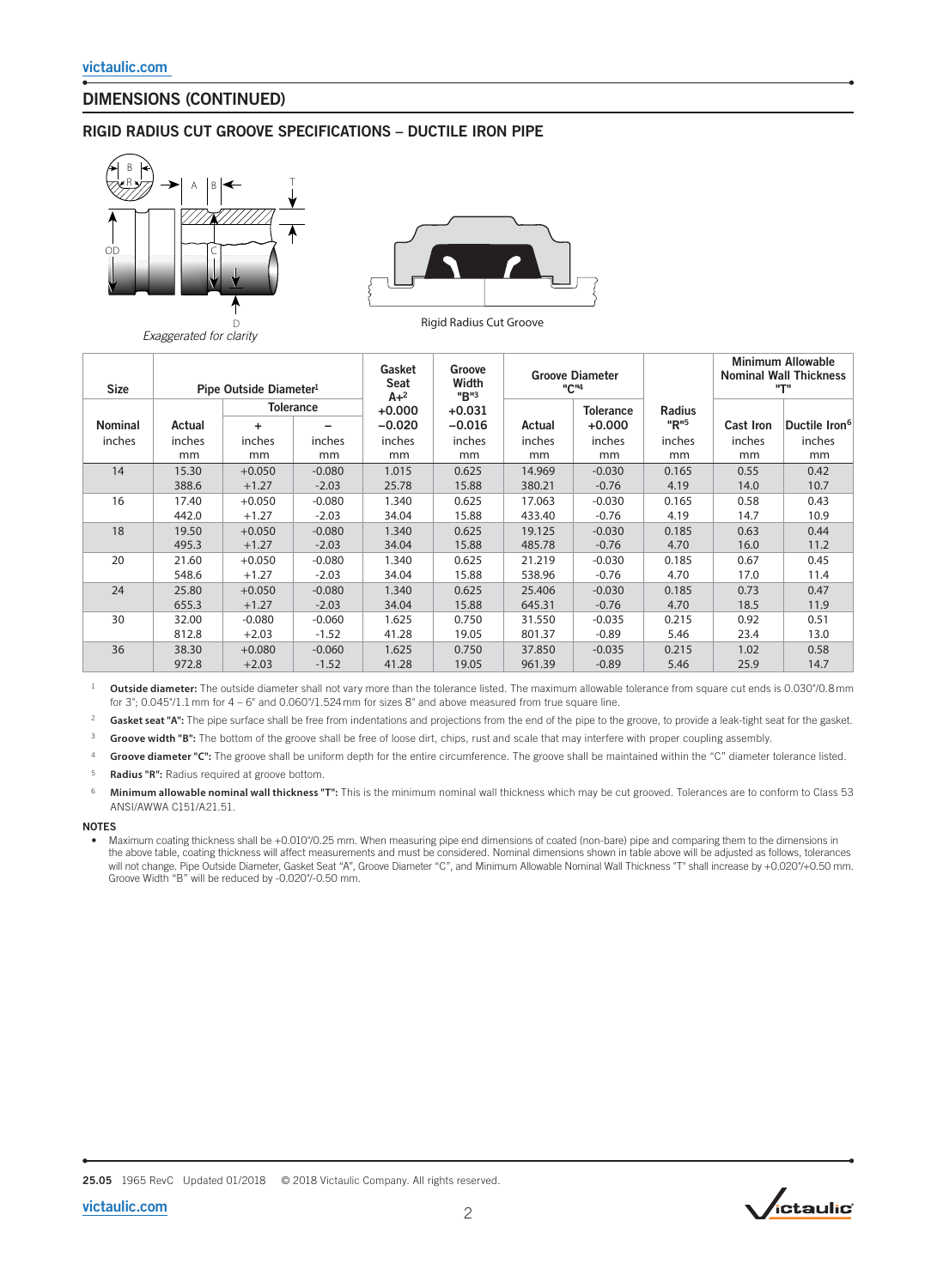# DIMENSIONS (CONTINUED)

## FLEXIBLE RADIUS CUT GROOVE SPECIFICATIONS – DUCTILE IRON PIPE





*Exaggerated for clarity*

Flexble Radius Cut Groove

| <b>Size</b>    | Pipe Outside Diameter <sup>1</sup> |                  |          | Gasket<br>Seat      | Groove<br>Width  | <b>Groove Diameter</b><br>"C" <sup>4</sup> |                  |        | <b>Minimum Allowable</b><br><b>Nominal Wall Thickness</b><br>"ד" |                           |
|----------------|------------------------------------|------------------|----------|---------------------|------------------|--------------------------------------------|------------------|--------|------------------------------------------------------------------|---------------------------|
|                |                                    | <b>Tolerance</b> |          | $A + 2$<br>$+0.016$ | "B"3<br>$+0.031$ |                                            | <b>Tolerance</b> | Radius |                                                                  |                           |
| <b>Nominal</b> | Actual                             | ÷                |          | $-0.047$            | $-0.016$         | Actual                                     | $+0.000$         | "R"5   | <b>Cast Iron</b>                                                 | Ductile Iron <sup>6</sup> |
| inches         | inches                             | inches           | inches   | inches              | inches           | inches                                     | inches           | inches | inches                                                           | inches                    |
|                | mm                                 | mm               | mm       | mm                  | mm               | mm                                         | mm               | mm     | mm                                                               | mm                        |
| $\overline{3}$ | 3.96                               | $+0.045$         | $-0.045$ | 0.750               | 0.375            | 3.723                                      | $-0.020$         | 0.120  | 0.32                                                             | 0.31                      |
|                | 100.6                              | $+1.14$          | $-1.14$  | 19.05               | 9.53             | 94.56                                      | $-0.51$          | 3.05   | 8.1                                                              | 7.9                       |
| 4              | 4.80                               | $+0.045$         | $-0.045$ | 0.750               | 0.375            | 4.563                                      | $-0.020$         | 0.120  | 0.35                                                             | 0.32                      |
|                | 121.9                              | $+1.14$          | $-1.14$  | 19.05               | 9.53             | 115.9                                      | $-0.51$          | 3.05   | 8.9                                                              | 8.1                       |
| 6              | 6.90                               | $+0.060$         | $-0.060$ | 0.750               | 0.375            | 6.656                                      | $-0.020$         | 0.120  | 0.38                                                             | 0.34                      |
|                | 175.3                              | $+1.52$          | $-1.52$  | 19.05               | 9.53             | 169.06                                     | $-0.51$          | 3.05   | 9.7                                                              | 8.6                       |
| 8              | 9.05                               | $+0.060$         | $-0.060$ | 0.875               | 0.500            | 8.781                                      | $-0.025$         | 0.145  | 0.41                                                             | 0.36                      |
|                | 229.9                              | $+1.52$          | $-1.52$  | 22.23               | 12.70            | 223.04                                     | $-0.64$          | 3.68   | 10.4                                                             | 9.1                       |
| 10             | 11.10                              | $+0.060$         | $-0.060$ | 0.938               | 0.500            | 10.813                                     | $-0.025$         | 0.145  | 0.44                                                             | 0.38                      |
|                | 281.9                              | $+1.52$          | $-1.52$  | 23.83               | 12.70            | 274.65                                     | $-0.64$          | 3.68   | 11.2                                                             | 9.7                       |
| 12             | 13.20                              | $+0.060$         | $-0.060$ | 0.938               | 0.500            | 12.906                                     | $-0.030$         | 0.145  | 0.48                                                             | 0.40                      |
|                | 335.3                              | $+1.52$          | $-1.52$  | 23.83               | 12.70            | 327.81                                     | $-0.76$          | 3.68   | 12.2                                                             | 10.2                      |
| 14             | 15.30                              | $+0.050$         | $-0.080$ | 0.938               | 0.625            | 14.969                                     | $-0.030$         | 0.165  | 0.55                                                             | 0.42                      |
|                | 388.6                              | $+1.27$          | $-2.03$  | 23.83               | 15.88            | 380.21                                     | $-0.76$          | 4.19   | 14.0                                                             | 10.7                      |
| 16             | 17.40                              | $+0.050$         | $-0.080$ | 1.188               | 0.625            | 17.063                                     | $-0.030$         | 0.165  | 0.58                                                             | 0.43                      |
|                | 442.0                              | $+1.27$          | $-2.03$  | 30.18               | 15.88            | 433.40                                     | $-0.76$          | 4.19   | 14.7                                                             | 10.9                      |
| 18             | 19.50                              | $+0.050$         | $-0.080$ | 1.188               | 0.625            | 19.125                                     | $-0.030$         | 0.185  | 0.63                                                             | 0.44                      |
|                | 495.3                              | $+1.27$          | $-2.03$  | 30.18               | 15.88            | 485.78                                     | $-0.76$          | 4.70   | 16.0                                                             | 11.2                      |
| 20             | 21.60                              | $+0.050$         | $-0.080$ | 1.188               | 0.625            | 21.219                                     | $-0.030$         | 0.185  | 0.67                                                             | 0.45                      |
|                | 548.6                              | $+1.27$          | $-2.03$  | 30.18               | 15.88            | 538.96                                     | $-0.76$          | 4.70   | 17.0                                                             | 11.4                      |
| 24             | 25.80                              | $+0.050$         | $-0.080$ | 1.340               | 0.625            | 25.406                                     | $-0.030$         | 0.185  | 0.73                                                             | 0.47                      |
|                | 655.3                              | $+1.27$          | $-2.03$  | 30.18               | 15.88            | 645.31                                     | $-0.76$          | 4.70   | 18.5                                                             | 11.9                      |
| 30             | 32.00                              | $-0.080$         | $-0.060$ | 1.375               | 0.750            | 31.550                                     | $-0.035$         | 0.215  | 0.92                                                             | 0.51                      |
|                | 812.8                              | $+2.03$          | $-1.52$  | 34.93               | 19.05            | 801.37                                     | $-0.89$          | 5.46   | 23.4                                                             | 13.0                      |
| 36             | 38.30                              | $+0.080$         | $-0.060$ | 1.375               | 0.750            | 37.850                                     | $-0.035$         | 0.215  | 1.02                                                             | 0.58                      |
|                | 972.8                              | $+2.03$          | $-1.52$  | 34.93               | 19.05            | 961.39                                     | $-0.89$          | 5.46   | 25.9                                                             | 14.7                      |

<sup>1</sup> Outside diameter: The outside diameter shall not vary more than the tolerance listed. The maximum allowable tolerance from square cut ends is 0.030°/0.8 mm for 3"; 0.045"/1.1 mm for 4 – 6" and 0.060"/1.524 mm for sizes 8" and above measured from true square line.

<sup>2</sup> Gasket seat "A": The pipe surface shall be free from indentations and projections from the end of the pipe to the groove, to provide a leak-tight seat for the gasket.

3 **Groove width "B":** The bottom of the groove shall be free of loose dirt, chips, rust and scale that may interfere with proper coupling assembly.

Groove diameter "C": The groove shall be uniform depth for the entire circumference. The groove shall be maintained within the "C" diameter tolerance listed.

5 **Radius "R":** Radius required at groove bottom.

6 **Minimum allowable nominal wall thickness "T":** This is the minimum nominal wall thickness which may be cut grooved. Tolerances are to conform to Class 53 ANSI/AWWA C151/A21.51.

### NOTES

• Maximum coating thickness shall be +0.010"/0.25 mm. When measuring pipe end dimensions of coated (non-bare) pipe and comparing them to the dimensions in the above table, coating thickness will affect measurements and must be considered. Nominal dimensions shown in table above will be adjusted as follows, tolerances will not change. Pipe Outside Diameter, Gasket Seat "A", Groove Diameter "C", and Minimum Allowable Nominal Wall Thickness "T" shall increase by +0.020"/+0.50 mm. Groove Width "B" will be reduced by -0.020"/-0.50 mm.